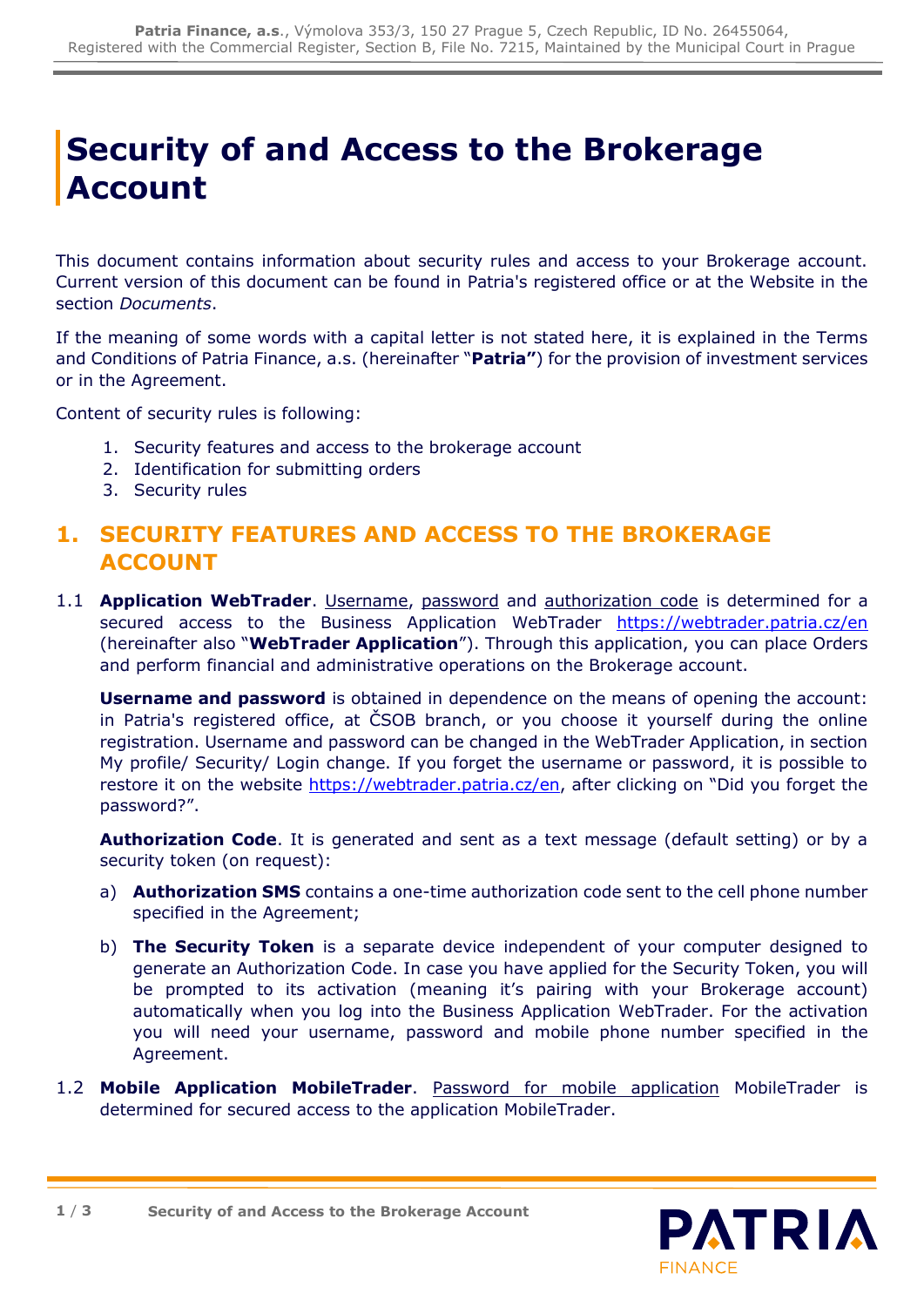For activation, you need to download the application from a relevant store.





QR code for download of iOS version QR code for download of Android version

After you download and install the application to your device, it is necessary to:

- a) generate a one-off **verification code** in the WebTrader Application on the website [https://webtrader.patria.cz/en,](https://webtrader.patria.cz/en) in section My profile/ Services/ MobileTrader;
- b) pair your mobile device with the WebTrader Application by entering the verification code to the mobile application MobileTrader;
- c) after a successful pairing of the device, you will be asked to choose your **password**, that you will use for logging into the mobile application (or you can set up an authorization with a fingerprint, if your device supports this option).
- 1.3 **Telephone communication**. Telephone Authorization Code (hereinafter "**TPIN"**) is determined for secured telephone communication, through which your identity will be verified. You can also be identified by an authorization code generated by the Security Token or by a code from Authorization SMS. By telephone, you can submit Orders, perform financial and other administrative transactions on your Brokerage account or receive information about Patria services. You can change your TPIN in the WebTrader Application, in section My profile/ Security/ Login change.

### <span id="page-1-0"></span>**2. IDENTIFICATION FOR SUBMITTING ORDERS**

#### 2.1 **Submission of Orders by electronic means**.

- a) **WebTrader Application**. You confirm the Order by an Authorization Code either sent by a text message or generated by the Security Token. If you are interested, you can activate a **Trading Session**, during which a confirmation by an Authorization code is not required (it's activation is subject to a one-time authorization with an Authorization code).
- b) **Mobile application MobileTrader**. You are authenticated only while logging into the mobile application MobileTrader, another authentication for placing Order is not required.
- 2.2 **Submission of Orders by telephone**. During a phone call, you are authenticated only once with a Telephone Authorization Code TPIN, with an Authorization Code generated by the Security Token or with a code from Authorization SMS.
- 2.3 **Submission of Orders in paper form**. You are authenticated according to the way of delivery of the standardized form to Patria: by phone when client submitted the order by post, by presenting an identity document when the order is delivered in person.